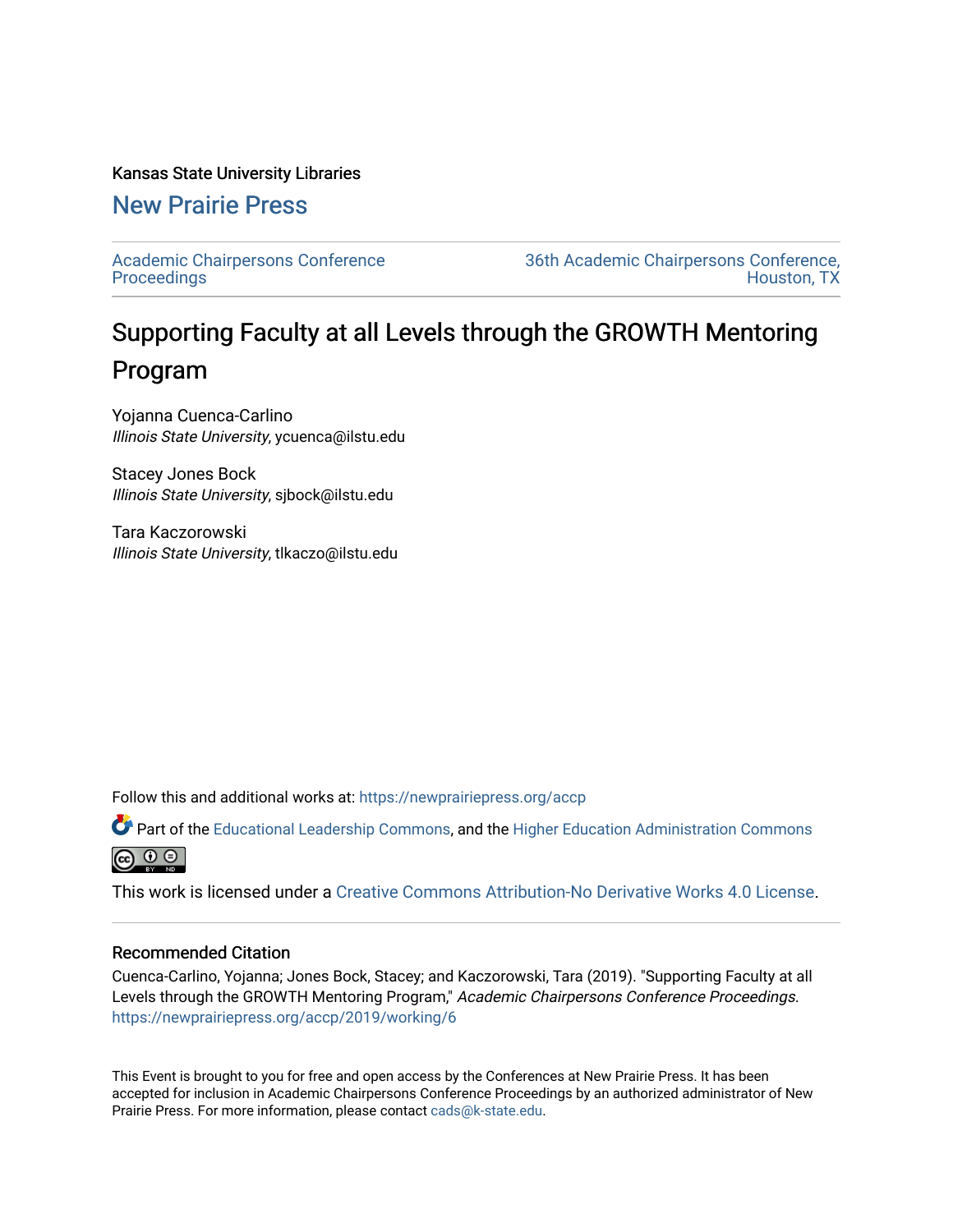#### 1) **Description of the session (300-500 words):**

The are many benefits to faculty at all levels when they are involved in mentoring programs including developing a support network, honing professional competencies, and building a better perception of their own scholarly identity (Beane-Katner, 2014; Ehrich, Hansford, & Tennant, 2004). In this session presenters will discuss the process of implementing, methods of data collection, specific activities, and overall outcomes of the GROWTH Mentoring Program (GMP), a program developed and implemented in the Department of Special Education at Illinois State University.

The goal of the GMP is to establish a system of support for faculty at all levels by enhancing faculty talents and skills and promoting professional development, specifically in the areas of teaching and research. GMP is intended to be a reciprocal and flexible mentoring program with multiple levels of support (e.g., peer-mentoring, group mentoring, reverse mentoring; Beane-Katner, 2014; Bell & Treleaven, 2011), that promotes a culture of collaboration and accountability within the Department. As part of the program, faculty participate in four workshops per semester and support each other in teaching by engaging in peer-observation procedures using the video analysis software *Vosaic Connect* (Carter, 2008; Vidmar, 2005). The goal is to encourage self-reflection about teaching, learn from observing their peers teach, give and receive constructive and formative feedback about observed teaching, and provide direct support to one another. The use of video reflection can enhance existing mentorship programs and potentially be used as evidence for faculty evaluations.

Faculty at the Assistant, Associate, and Professor rank, as well as non-tenure track faculty who are also enrolled in the doctoral program participate in GMP. During the first year of the